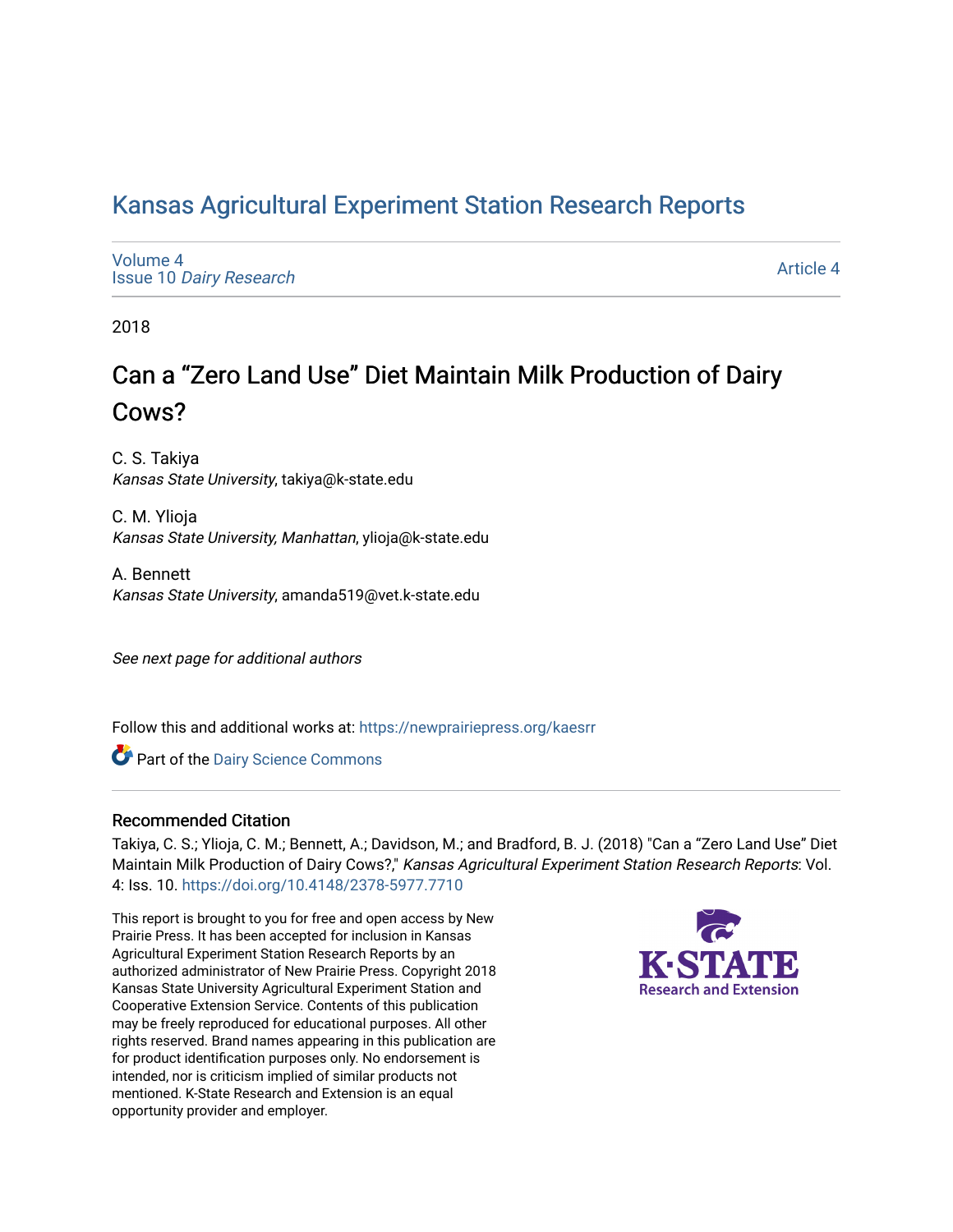## Can a "Zero Land Use" Diet Maintain Milk Production of Dairy Cows?

### **Abstract**

Dairy cows can convert feeds unsuitable and unpalatable for humans into milk and play a key role in food security. Feed efficiency is usually calculated as the ratio between nutrients secreted in milk and nutrient intake, but this metric does not address concerns about human/livestock feed competition. This study aimed to evaluate whether cows fed a "zero land use" diet (diet that does not affect land used for production of human food), with or without rumen-protected amino acids, can maintain milk compared to a conventional lactation diet. Twelve second-lactation dairy cows were used in a 3×3 Latin square design experiment to evaluate 1) conventional total mixed ration (TMR) for lactating cows (CON), containing 25.7% byproduct feeds; 2) a TMR comprised of zero land use feedstuffs (ZLU); and 3) ZLU with topdressed rumen-protected amino acids (ZLU-AA). Cows fed ZLU or ZLU-AA diets consumed less dry matter  $(P < 0.01)$  and decreased  $(P < 0.01)$  milk and energy-corrected milk yield of cows. Feed efficiency was similar between cows fed CON and ZLU but it was reduced ( $P < 0.01$ ) when cows were fed ZLU-AA. In a scenario reflecting current food system byproduct use, cows fed ZLU diets showed greater ( $P < 0.01$ ) human-edible metabolizable energy and protein recovery in milk than cows fed CON. Zero land use diets did not maintain milk production of late-lactation cows either with or without rumen-protected amino acids.

### Keywords

byproduct, human-edible food, sustainability

### Creative Commons License



This work is licensed under a [Creative Commons Attribution 4.0 License](https://creativecommons.org/licenses/by/4.0/).

### Authors

C. S. Takiya, C. M. Ylioja, A. Bennett, M. Davidson, and B. J. Bradford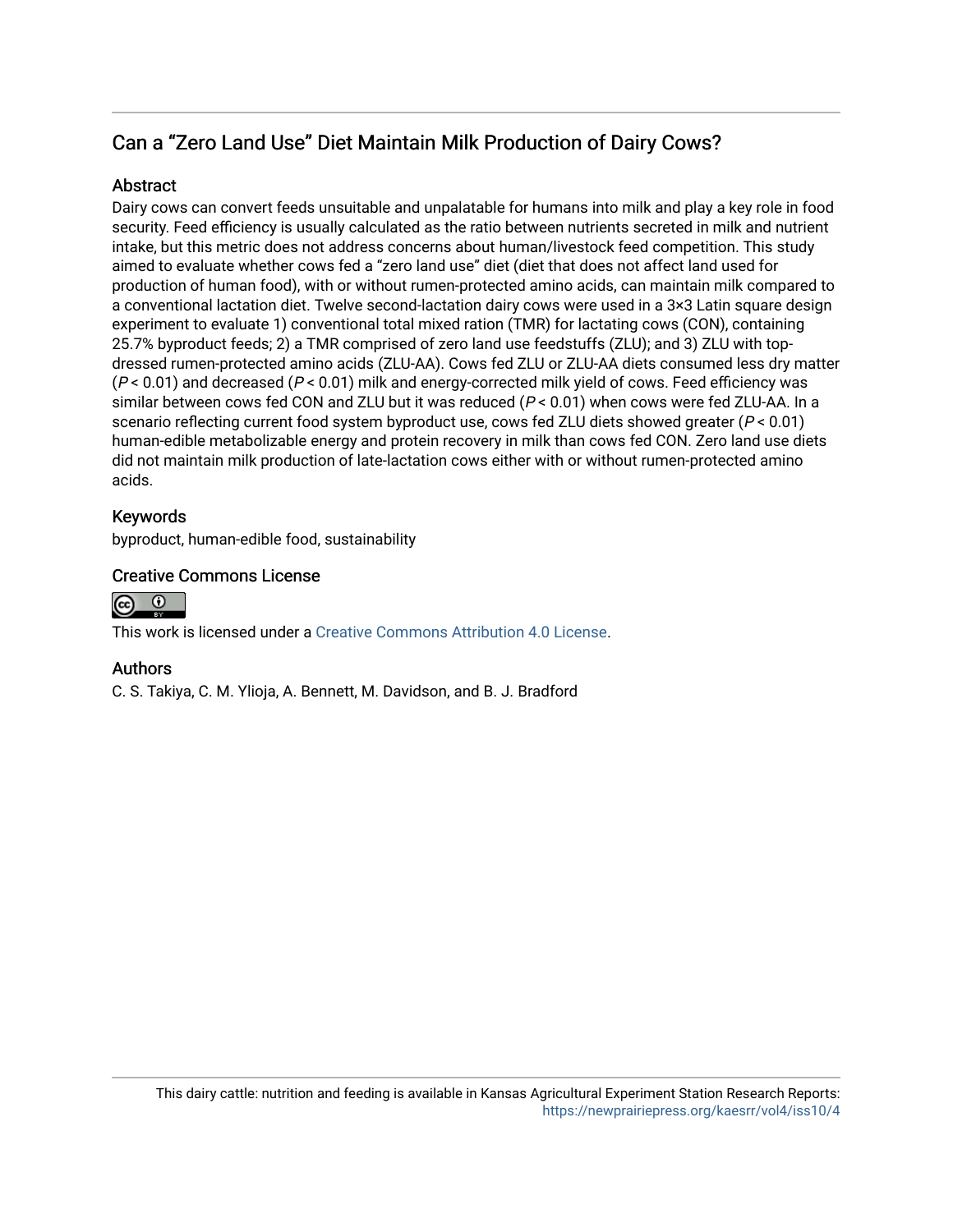



# Can a "Zero Land Use" Diet Maintain Milk Production of Dairy Cows?

*C.S. Takiya, C.M. Ylioja, A. Bennett, M. Davidson, and B.J. Bradford*

## Summary

Dairy cows can convert feeds unsuitable and unpalatable for humans into milk and play a key role in food security. Feed efficiency is usually calculated as the ratio between nutrients secreted in milk and nutrient intake, but this metric does not address concerns about human/livestock feed competition. This study aimed to evaluate whether cows fed a "zero land use" diet (diet that does not affect land used for production of human food), with or without rumen-protected amino acids, can maintain milk compared to a conventional lactation diet. Twelve second-lactation dairy cows were used in a  $3\times3$  Latin square design experiment to evaluate 1) conventional total mixed ration (TMR) for lactating cows (CON), containing 25.7% byproduct feeds; 2) a TMR comprised of zero land use feedstuffs (ZLU); and 3) ZLU with top-dressed rumen-protected amino acids (ZLU-AA). Cows fed ZLU or ZLU-AA diets consumed less dry matter (*P* < 0.01) and decreased (*P* < 0.01) milk and energycorrected milk yield of cows. Feed efficiency was similar between cows fed CON and ZLU but it was reduced (*P* < 0.01) when cows were fed ZLU-AA. In a scenario reflecting current food system byproduct use, cows fed ZLU diets showed greater (*P* < 0.01) human-edible metabolizable energy and protein recovery in milk than cows fed CON. Zero land use diets did not maintain milk production of late-lactation cows either with or without rumen-protected amino acids.

## Introduction

To feed the growing human population, more land will need to be devoted to the cultivation of food and cash crops. Since land is a finite resource, this will result in increasing competition for production of forage and concentrate feeds for livestock. On the other hand, increased food and cash crops will generate more crop residues and agro-industrial byproducts, many of which represent valuable feed resources for ruminants. Feeding byproducts to dairy cattle can sometimes decrease feed costs and improve the environmental sustainability of milk production. Recently, we compared a diet comprised of 95% byproducts with a typical diet for lactating cows and found a slight decrease in milk production (4.5%), without altering body weight of cows producing 88 lb of milk/day. Although not explored in our previous study, formulation software highlighted a possible deficiency of metabolizable lysine and methionine in the byproduct-based diet, which could be addressed through rumen protected amino acid supplementation.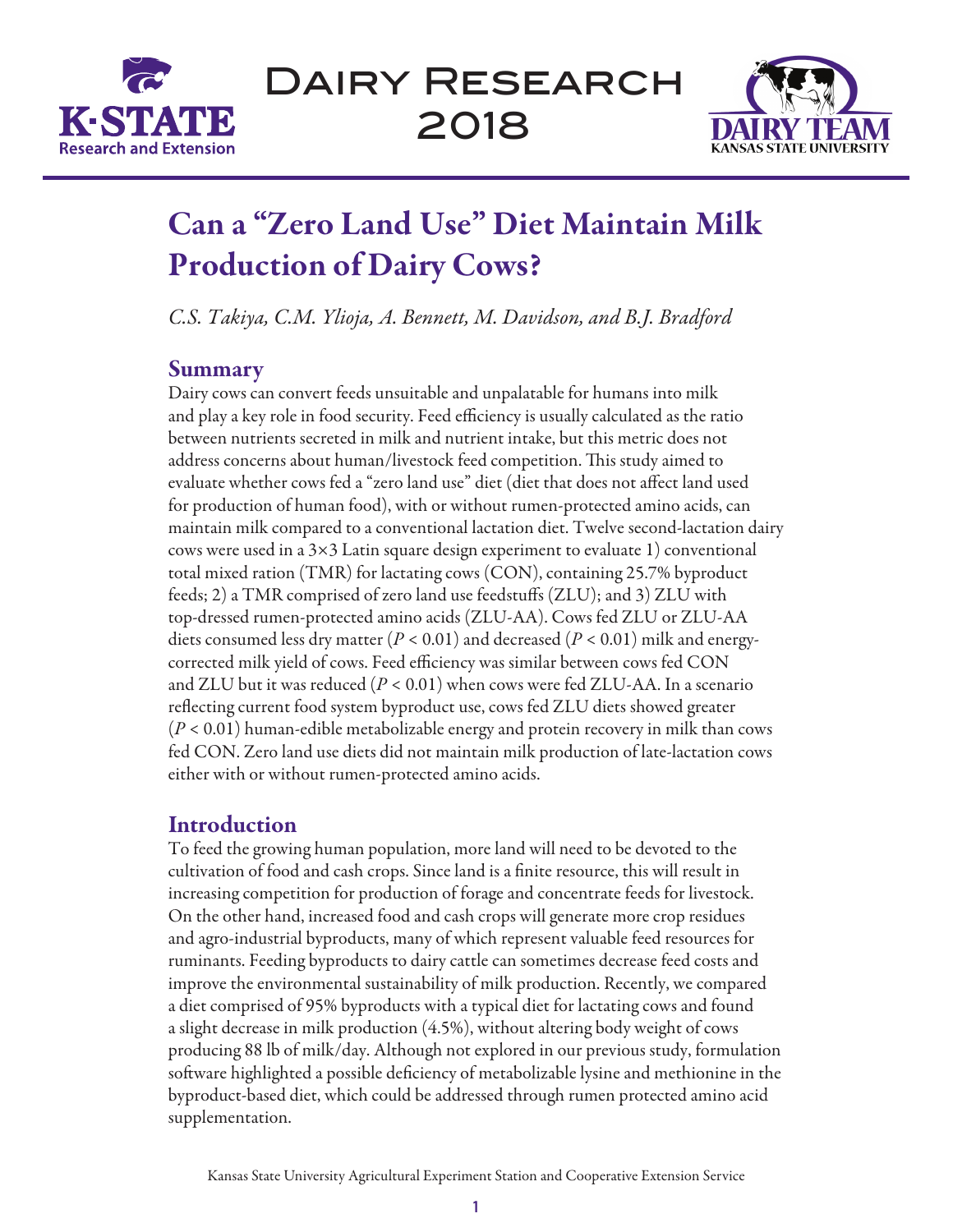One challenge in formulating a diet that displaces no land from food production for humans is to meet the effective fiber requirement of dairy cattle. In our previous work, this was accomplished with the use of wheat straw. However, an alternative is to utilize winter cover crop forages produced opposite a food-producing crop in a dual-cropping system. The objective of this study was to evaluate whether rumen-protected amino acids can maintain milk and component yields while improving human-edible nutrient conversion rate in cows fed a "zero land use" diet (diet that does not affect land used for production of human food) compared to a conventional lactation diet. In addition, we provide an approach to estimate the human-edible nutrient conversion rate for dairy cows.

## Experimental Procedures

Twelve second-lactation dairy cows (231  $\pm$  40 days in milk and 75.8  $\pm$  15 lb/day milk yield at the beginning of the experiment) were assigned to a replicated 3×3 Latin square design experiment balanced for carryover effects. Adaptation to diets was allowed for 17 days, and 4 days were used for data collection and sampling in each period. Cows were blocked according to fat-corrected milk yield and days in milk, and randomly assigned to treatment sequence within block. Treatments (Table 1) were: 1) conventional TMR containing 25.7% byproduct feeds (CON); 2) TMR comprised of zero land use feedstuffs (ZLU); and 3) ZLU with top-dressed rumen-protected amino acids [ZLU-AA; 77 g/day AjiPro-L (Ajinomoto, Chicago, IL) and 145 g /day MetaSmart (Adisseo, Antony, France)]. Cows were milked and fed twice daily. All diets were formulated to meet nutrient requirements. The chemical composition of feeds is shown in Table 2.

Feed and refusals were weighed daily, targeting 10-15% refusals. During the last 4 days of each period, TMR and refusals samples were collected to assess particle size distribution and sorting index. Milk samples were collected in every milking during the last 4 days of each period, and analyzed by MQT Laboratory Services (Kansas City, MO) for solids, urea N concentration, and SCC. Fat-corrected milk yield, ECM yield, BW, and BCS were also recorded.

Maximum human-edible metabolizable energy and protein contents were estimated based on sugar, starch, true protein, and fat concentrations in corn grain (including grains in silage), corn hominy, soybean meal products, wheat middlings, and molasses. Other feedstuffs (such as spent coffee grounds) were considered unsuitable for human consumption. We calculated human-edible nutrient recovery in milk in two scenarios: one considering hominy feed and wheat middlings suitable for human consumption (thrift scenario), and the other considering them as unlikely to be consumed by humans (choice scenario).

Data were submitted to analysis of variance using the MIXED procedure of SAS 9.4 (SAS Inst., Cary, NC) including the fixed effect of diet and the random effects of period, block, and cow within block. Least square means among diets were evaluated using the Tukey test. Significance was declared at  $P \leq 0.05$  and tendencies at  $0.05 < P \leq 0.10$ .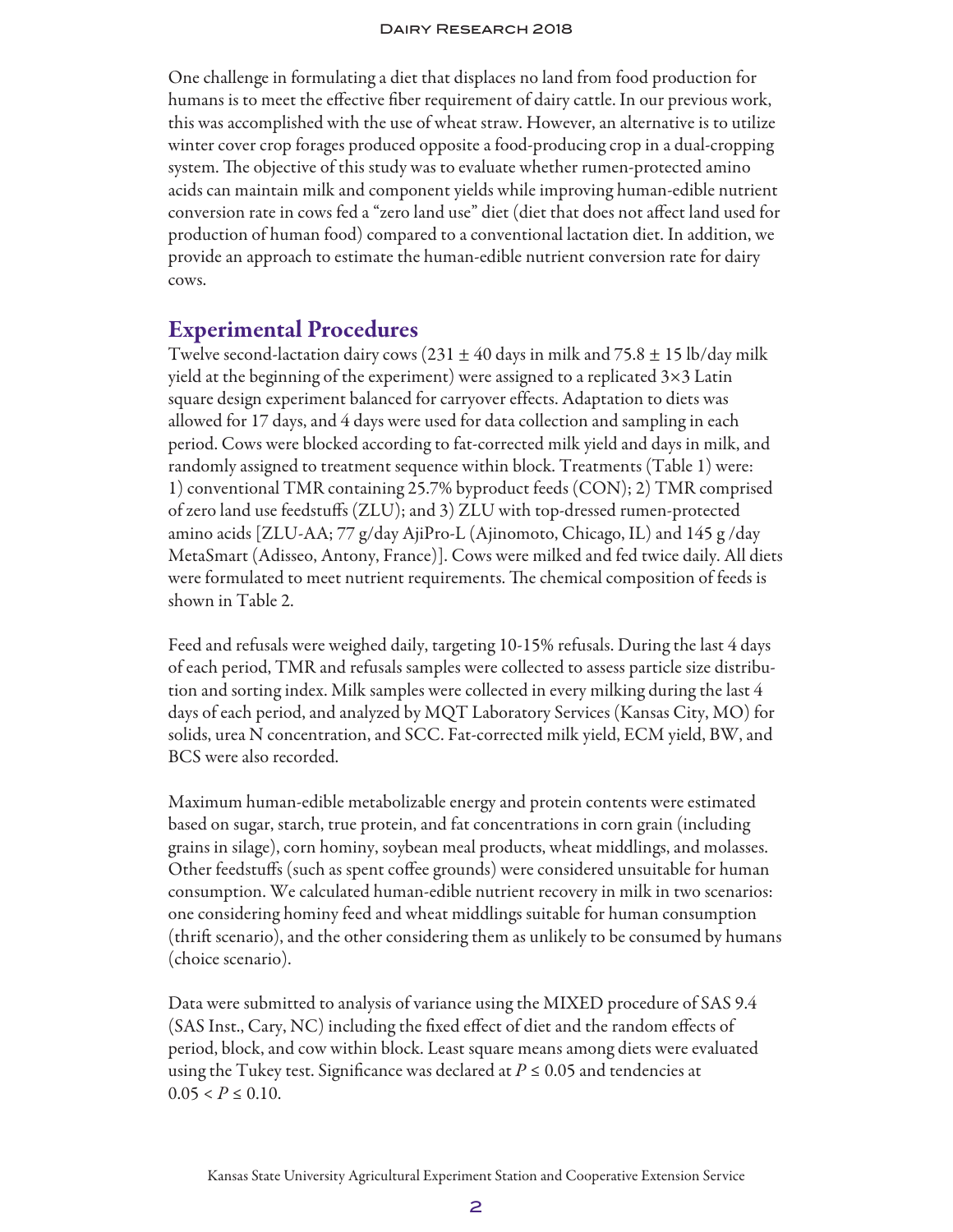### Results and Discussion

Cows fed ZLU or ZLU-AA diets consumed less dry matter (*P* < 0.01) than those fed CON (Table 3). Feed sorting was not affected by treatments, except for greater sorting for feed particles of 4–8 mm length among cows fed ZLU compared to CON. The ZLU diets had a greater proportion of feed with long particles (>19 mm) in comparison with CON diet, which may have contributed to suppression of feed intake on these diets. The ZLU and ZLU-AA decreased (*P* < 0.01) milk and ECM yields substantially (Table 3). Feed efficiency was similar between cows fed CON and ZLU but it was reduced (*P* < 0.01) when cows were fed ZLU-AA. Feed efficiency in terms of ECM tended to decrease in cows fed ZLU or ZLU-AA diets. The huge negative impact on performance of cows can likely be attributed to the forage source used in this study. Although the triticale/clover hay used in this study had considerable amounts of crude protein and neutral detergent fiber, it also had a relatively high moisture content that favored spoilage and likely impaired palatability.

The outputs of human-edible metabolizable energy and protein in milk were decreased (*P* < 0.01) by ZLU and ZLU-AA diets (Table 4). In the thrift scenario, ZLU diets (ZLU and ZLU-AA) decreased (*P* < 0.01) human-edible metabolizable energy input but increased (*P* < 0.01) human-edible protein input. Despite lesser human-edible metabolizable energy input, recovery of human-edible metabolizable energy in milk was not affected ( $P = 0.55$ ) by treatments. Cows fed CON had greater ( $P < 0.01$ ) milk recovery of human-edible protein in comparison with those fed ZLU diets. In the choice scenario, cows fed CON diet had greater (*P* < 0.01) human-edible metabolizable energy and protein inputs compared to those fed ZLU diets. In contrast with the thrift scenario, cows fed ZLU diets showed greater (*P* < 0.01) human-edible nutrient (metabolizable energy and protein) recovery in milk than cows fed CON in the choice scenario. These vastly different outcomes demonstrate how impactful assumptions about human edibility are in calculations regarding the efficiency of feeding livestock.

### **Conclusions**

This study showed no evidence that a diet composed of feedstuffs that do not affect land used for production of human food can maintain milk production of late lactation cows, even if combined with rumen-protected amino acids. We suspect that the poor quality of the winter forage used in these diets was primarily to blame for the poor feed intake and resulting loss in productivity in this study. In addition, feeding ZLU diets does not necessarily improve the human-edible nutrient conversion rate in dairy cows, as this is dependent on both the ability to maintain productivity of cows and on assumptions made in calculating the value of feed ingredients for human consumption.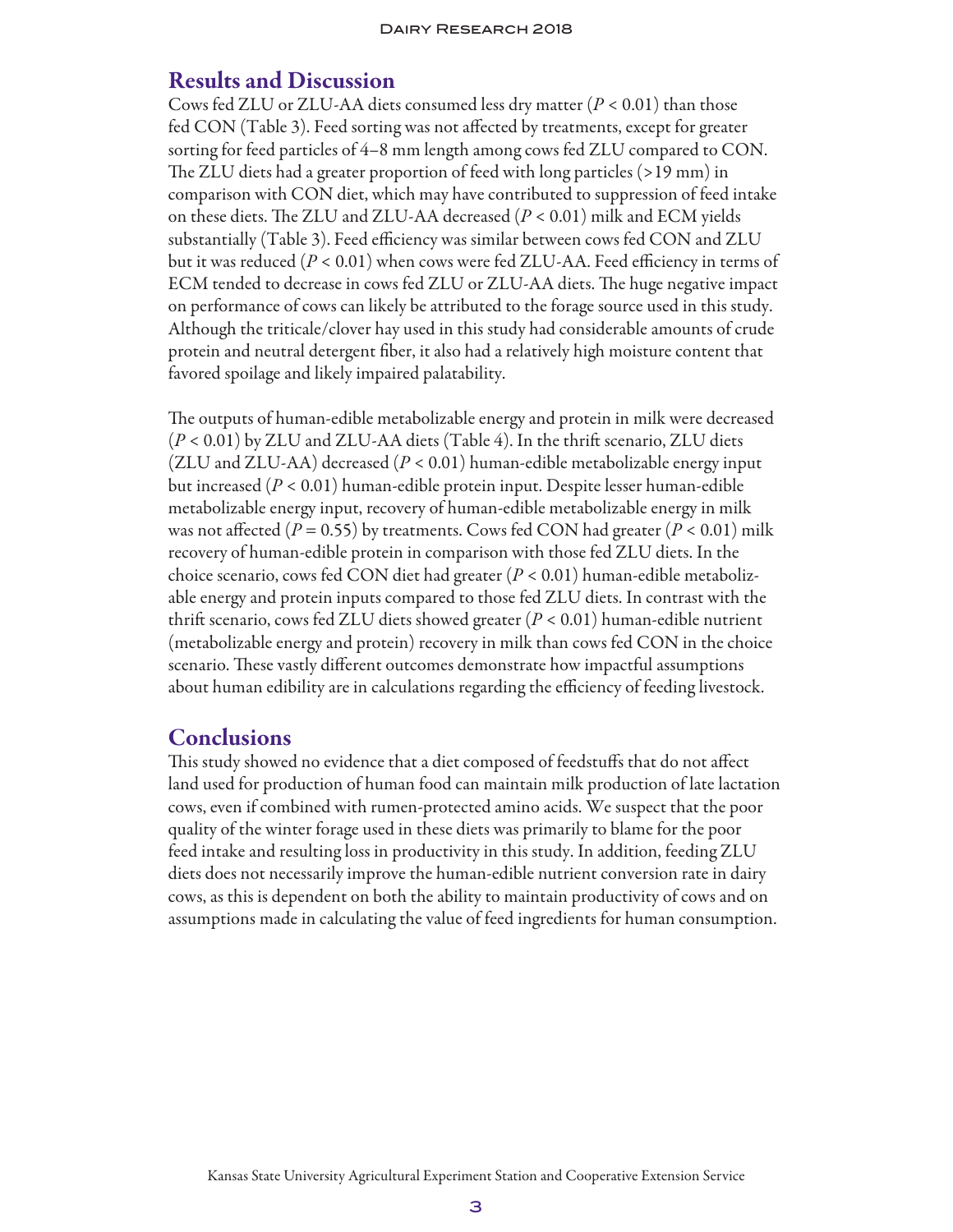#### Dairy Research 2018

|                                                      | Diet <sup>1</sup> |      |  |
|------------------------------------------------------|-------------------|------|--|
| Item                                                 | <b>CON</b>        | ZLU  |  |
| Ingredient, % dry matter (DM)                        |                   |      |  |
| Corn silage                                          | 41.9              |      |  |
| Alfalfa hay                                          | 12.6              |      |  |
| Prairie hay                                          | 1.05              |      |  |
| Triticale/clover hay <sup>2</sup>                    |                   | 31.6 |  |
| Corn gluten feed <sup>3</sup>                        | 23.1              | 15.1 |  |
| Whole cottonseed with lint                           | 2.62              | 1.38 |  |
| Ground corn                                          | 11.9              |      |  |
| Soybean meal <sup>4</sup>                            | 4.39              |      |  |
| Calcium salts of long-chain fatty acids <sup>5</sup> | 0.61              |      |  |
| Wheat middlings                                      |                   | 25.5 |  |
| Corn hominy                                          |                   | 12.6 |  |
| Spent coffee grounds                                 |                   | 4.36 |  |
| Molasses                                             |                   | 5.94 |  |
| Minerals and vitamins                                | 1.72              | 3.4  |  |
| Chemical, % DM                                       |                   |      |  |
| Dry matter, % as-fed                                 | 58.5              | 54.1 |  |
| Crude protein                                        | 17.1              | 18.0 |  |
| Acid detergent fiber                                 | 19.5              | 20.4 |  |
| Neutral detergent fiber                              | 34.4              | 37.3 |  |
| Non-fiber carbohydrate                               | 34.4              | 25.9 |  |
| Ether extract                                        | 5.07              | 4.73 |  |
| Ash                                                  | 8.95              | 14.0 |  |
| Total digestible nutrient, %                         | 69.0              | 62.7 |  |
| $NE_{I}$ , Mcal/kg                                   | 1.61              | 1.46 |  |

### Table 1. Ingredient, chemical composition, and particle size distribution of diets

1 Conventional lactation diet (CON), containing 25.7% co-product feeds, and TMR composed of feedstuffs that do not affect land used for production of human food (ZLU) – water was added to achieve similar diet DM. 2 Hay from the winter intercropping of triticale and red clover.

3 Sweet Bran (Cargill, Blair, NE).

4 Soy Best (Grain States Soya, Inc., West Point, NE).

5 Megalac-R (Arm & Hammer Animal Nutrition, Trenton, NJ).

6 Scenario considering hominy feed and wheat middlings suitable food for humans.

7 Scenario not considering hominy feed and wheat middlings suitable food for humans.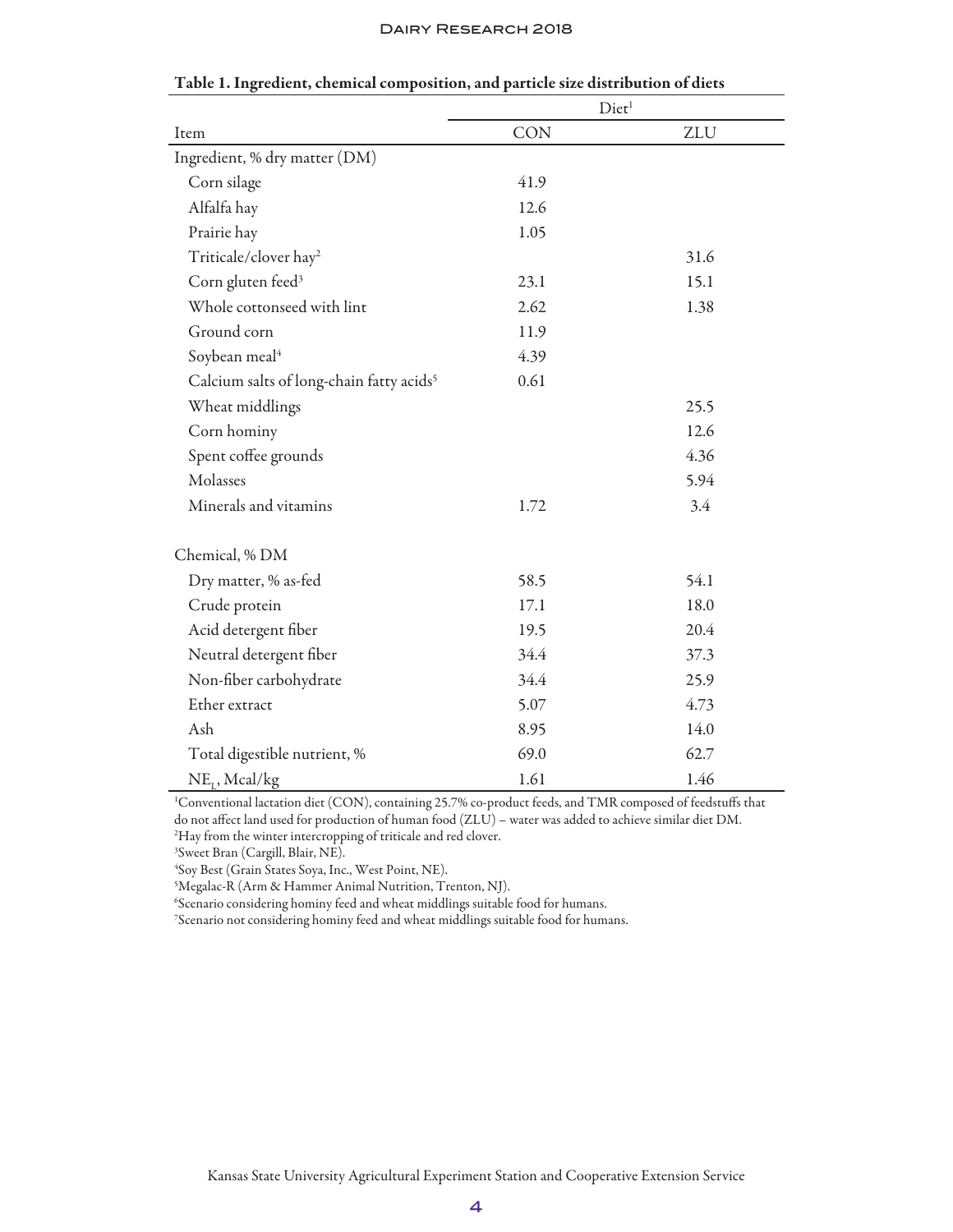|                               | DM,      |      |                          |                          |                          |      |      |
|-------------------------------|----------|------|--------------------------|--------------------------|--------------------------|------|------|
| Item <sup>1</sup>             | % as-fed | CP   | ADF                      | <b>NDF</b>               | <b>NFC</b>               | EE   | Ash  |
| Corn silage                   | 35.6     | 9.2  | 21.5                     | 39.2                     | 41.9                     | 3.70 | 6.05 |
| Alfalfa hay                   | 91.5     | 20.3 | 31.8                     | 42.8                     | 23.4                     | 2.30 | 11.3 |
| Prairie hay                   | 93.3     | 5.70 | 43.1                     | 68.9                     | 14.0                     | 2.30 | 9.14 |
| Triticale/clover hay          | 72.3     | 19.1 | 40.9                     | 59.2                     | 1.55                     | 2.23 | 17.6 |
| Cottonseed with lint          | 88.2     | 22.3 | 44.3                     | 57.2                     | 0.70                     | 15.7 | 4.38 |
| Corn gluten feed <sup>2</sup> | 61.3     | 23.0 | 8.90                     | 31.8                     | 43.2                     | 5.10 | 7.05 |
| Spent coffee grounds          | 35.1     | 14.2 | 32.3                     | 54.7                     | 15.2                     | 14.2 | 1.78 |
| Molasses                      | 70.7     | 5.80 | $\overline{\phantom{a}}$ | $\overline{\phantom{a}}$ | $\overline{\phantom{a}}$ | 5.70 | 15.4 |
| Grain mix $CON3$              | 86.4     | 16.1 | 6.80                     | 19.8                     | 45.3                     | 5.35 | 13.6 |
| Grain mix $ZLU4$              | 82.5     | 15.4 | 9.7                      | 29.1                     | 38.9                     | 4.45 | 12.2 |

Table 2. Chemical composition of feeds (% DM, unless stated)

1 Dry matter (DM), crude protein (CP), acid detergent fiber (ADF), neutral detergent fiber (NDF) treated with sodium sulfite and alpha-amylase, non-fiber carbohydrate (NFC), and ether extract (EE). 2 Sweet Bran (Cargill, Blair, NE).

3 Grain mix containing (% DM): 63.9% ground corn, 23.5% bypass soybean meal (Soy Best, Grain States Soya, Inc., West Point, NE), 3.3% bypass fat (Megalac-R, Arm & Hammer Animal Nutrition, Trenton, NJ), and 9.18% minerals and vitamins.

4 Grain mix containing (% DM): 61.4% wheat middlings, 30.4% corn hominy, and 8.22% minerals and vitamins.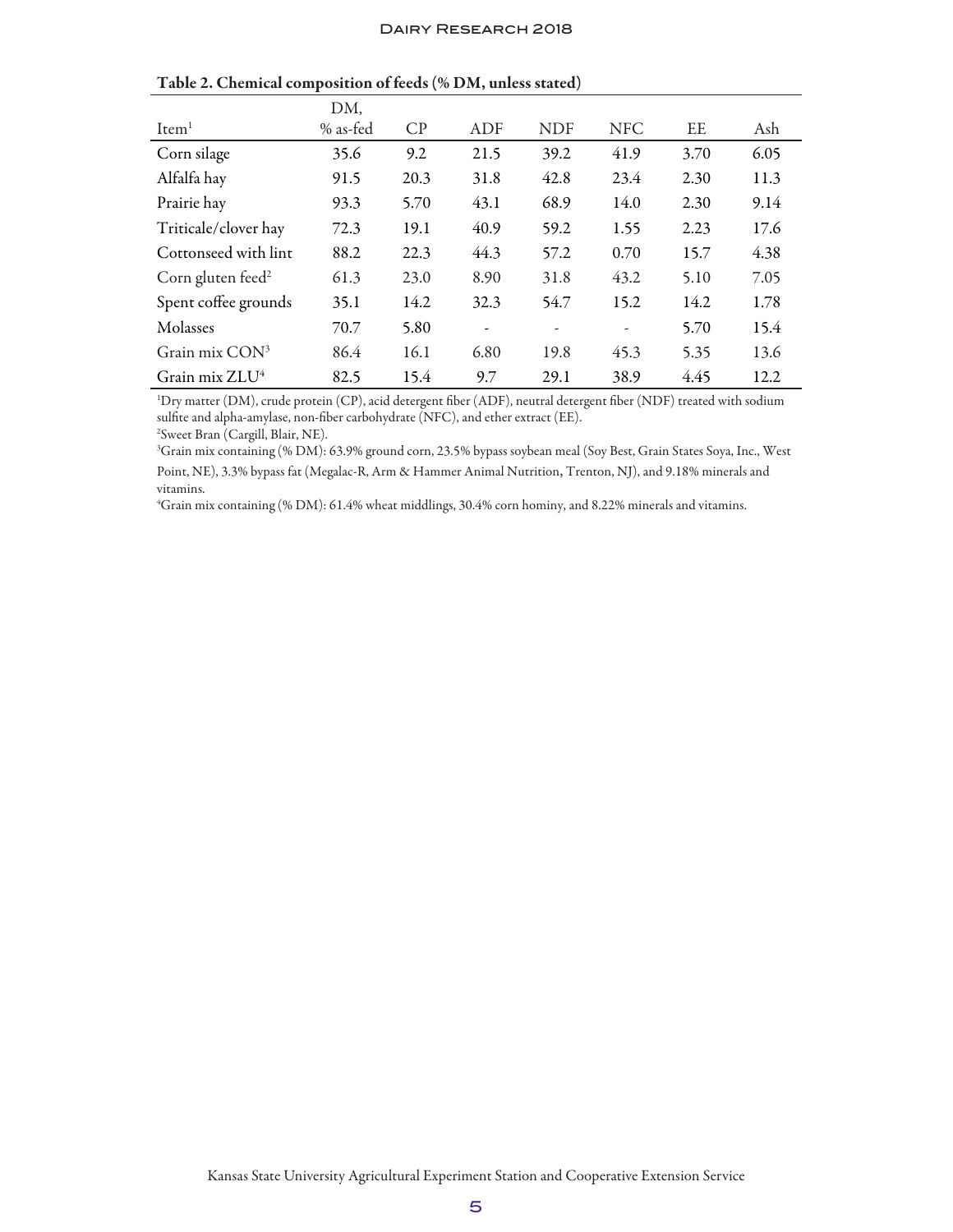|                                 |                    | Diet <sup>1</sup> |                    |            |            |
|---------------------------------|--------------------|-------------------|--------------------|------------|------------|
| Item                            | CON                | ZLU               | ZLU-AA             | <b>SEM</b> | $P$ -value |
| Dry matter intake (DMI), lb/day | $57.8^{\circ}$     | $49.4^{\rm b}$    | 49.6 <sup>b</sup>  | 1.39       | ${}< 0.01$ |
| Sorting index <sup>2</sup>      |                    |                   |                    |            |            |
| $>19$ mm                        | 0.84               | 0.89              | 0.89               | 0.040      | 0.47       |
| $8 - 19$ mm                     | 0.96               | 0.98              | 0.95               | 0.015      | 0.73       |
| $4-8$ mm                        | 0.97 <sup>b</sup>  | $1.03^{\circ}$    | 1.01 <sup>ab</sup> | 0.014      | 0.04       |
| $<$ 4 mm                        | 1.04               | 1.04              | 1.04               | 0.008      | 0.89       |
| Milk yield, lb/day              | $70.3^{\circ}$     | $50.5^{b}$        | 50.3 <sup>b</sup>  | 3.28       | ${}< 0.01$ |
| ECM yield <sup>3</sup> , lb/day | $70.8^{\circ}$     | 51.8 <sup>b</sup> | $53.4^{b}$         | 3.04       | ${}< 0.01$ |
| ECM/DMI                         | 1.22               | 1.10              | 1.05               | 0.043      | 0.06       |
| Fat, lb/day                     | $2.49^{\circ}$     | 1.91 <sup>b</sup> | 1.96 <sup>b</sup>  | 0.108      | ${}< 0.01$ |
| Protein, lb/day                 | $2.25^{\circ}$     | $1.55^{b}$        | 1.59 <sup>b</sup>  | 0.094      | ${}< 0.01$ |
| Lactose, lb/day                 | $3.37^{a}$         | 2.27 <sup>b</sup> | 2.31 <sup>b</sup>  | 0.073      | ${}< 0.01$ |
| Milk composition                |                    |                   |                    |            |            |
| Fat, %                          | 3.60 <sup>a</sup>  | $3.86^{b}$        | $3.75^{ab}$        | 0.085      | 0.04       |
| Protein, %                      | 3.22               | 3.15              | 3.18               | 0.044      | 0.31       |
| Lactose, %                      | 4.80 <sup>a</sup>  | 4.45 <sup>b</sup> | 4.39 <sup>b</sup>  | 0.049      | ${}< 0.01$ |
| Urea nitrogen, mg/dL            | 13.9 <sup>ab</sup> | $14.2^{\circ}$    | 13.7 <sup>b</sup>  | 0.14       | 0.03       |
| SCLS <sup>4</sup>               | 2.46 <sup>b</sup>  | 3.69a             | 3.69a              | 0.25       | ${}< 0.01$ |
| Body weight change, lb/21 days  | 69.9               | 48.3              | 46.9               | 11         | 0.28       |
| Body condition score change     | 0.04               | $-0.04$           | $-0.06$            | 0.033      | 0.29       |

Table 3. Performance and sorting index of late-lactating cows fed a conventional lactation diet or a "zero land use" diet

a-bValues within rows with different superscripts differ significantly  $(P < 0.05)$ .

1 Conventional lactation ration (CON), containing 25.7% co-product feeds; ration composed of feedstuffs that do not affect land used for production of human food (ZLU); and ZLU with top-dressed rumen-protected amino acids [ZLU-AA; 2.72 oz/d AjiPro-L (Ajinomoto, Chicago, IL) and 1.59 oz/d MetaSmart (Addiseo, Antony, France)].

2 Values >1.0 means that cows sorted for the specific particle size and values <1.0 means that cows sorted against the specific particle size.

3 Energy-corrected milk (ECM).

<sup>4</sup>Somatic cell linear score (SCLS) =  $log_2$ (somatic cell count /100) + 3.